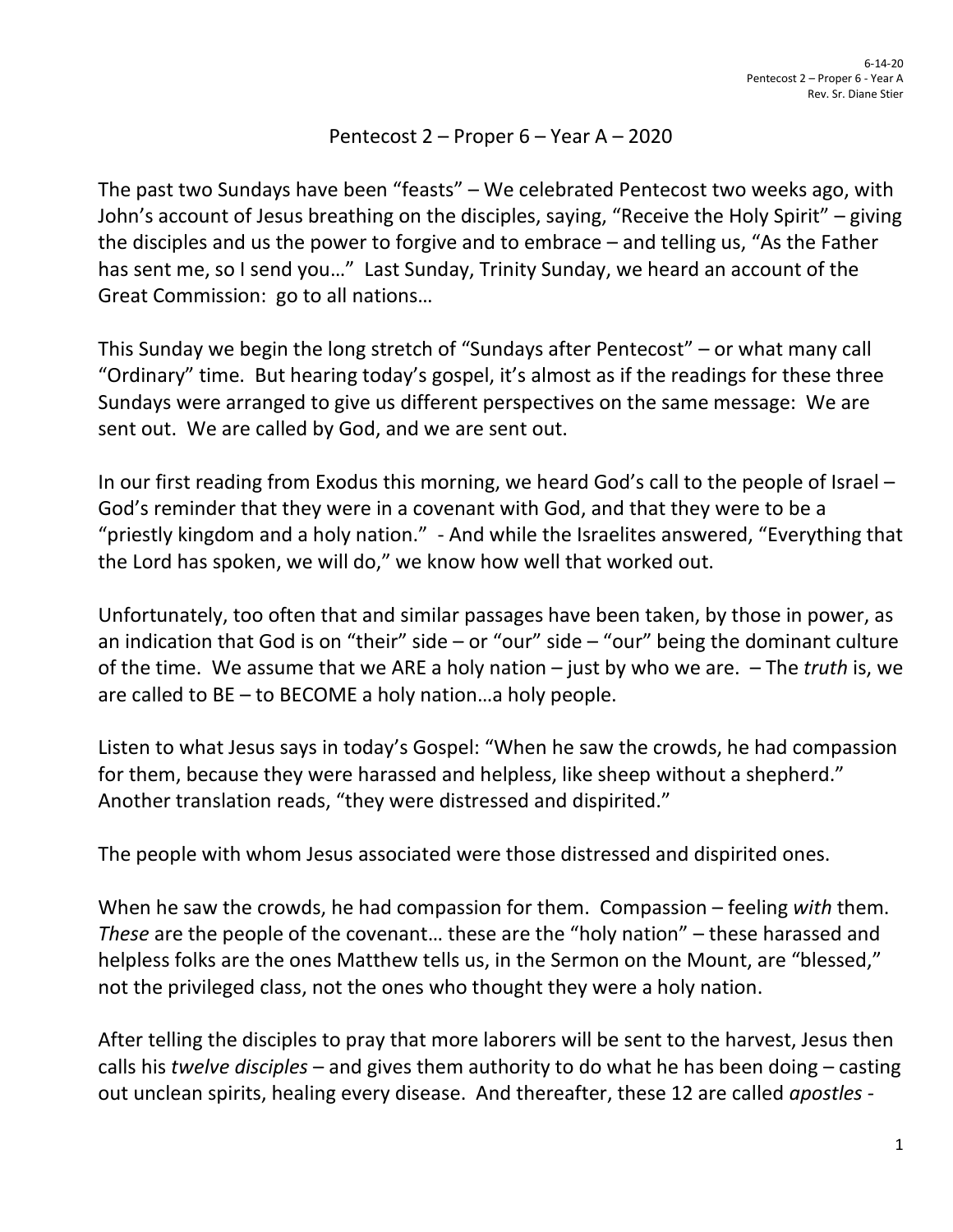which means ones who are sent. Jesus essentially commissions them to do what he has been doing. Remember how Jesus described his mission in Luke's gospel, quoting Isaiah: "God has sent me to bring good news to the poor, to proclaim liberty to captives, to restore sight to the blind, to proclaim God's favor…"

I want us to look at these 12 disciples-become-apostles. They are named for us – and they include mostly illiterate laborers, a despised tax collector – otherwise known as a Roman collaborator, a Zealot – here called a Canaanean but who we might call a militant protestor, one man who will deny him, one who will be labeled a doubter, and one who will betray him. These common, uncredentialed, and lower-class folks are the ones who are called to carry out the mission of God as Jesus – another common, uncredentialed, lower-class man - has been doing…

Then note where Jesus sends them in this moment – not to Samaritan towns, not to Gentiles – but to their own folk. [Jesus *will* send them beyond their own tribe later – we heard that last week in the Great Commission to go out to *all* the nations, but that will come later.] And I don't think the mission Jesus gives them is hyperbole. He *expects* them to, "Cure the sick, raise the dead, cleanse the lepers, cast out demons." And then he clinches his sales pitch with a description of the payout these apostles can expect, being sent as sheep into the midst of wolves: Being handed over and judged by the dominant authorities, risking the dissolution of family – so important in their Jewish tradition – being hated by all.

One has to wonder why anyone would follow this man, why any of his disciples would take up the commission to bring good news to the poor, cure the sick, cast out demons, knowing what might be in store for them. I think they responded, they went out on their mission, because they had experienced *from Jesus* the healing of their *own* illnesses; *their* eyes had been opened; their own demons of self-loathing or doubt or fear had been cast out; *they* had been raised from death at the hands of those who were oppressing them; the leprosy of their own low status had been healed when Jesus called them "blessed."

You know what's coming next. It's that "We, too, are called," line. It's always true. And I have even said before that it will cost us. But this week I have thought long and hard about one question. It's a question one of my retreat directors asked me long ago: What are you afraid you will have to let go of if you respond to God's call? What are you afraid you will lose if you say "yes" to that commission to bring good news to the poor, to cure